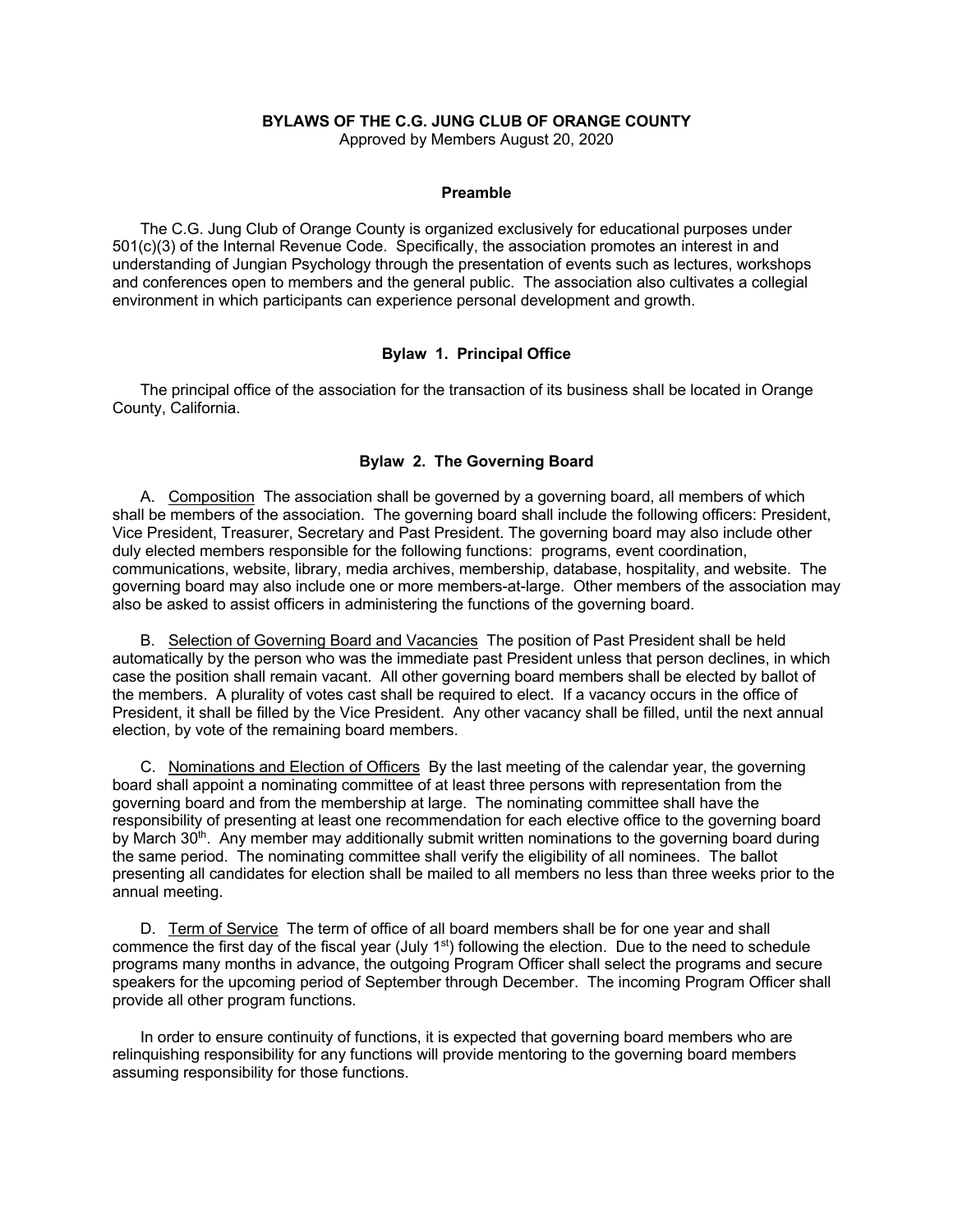E. Formal Documents Contracts and formal documents shall be signed by two officers of the governing board.

### **Bylaw 3. Meetings of the Governing Board**

A. Regular Meetings The governing board shall meet regularly at least bi-monthly throughout the year and the meetings shall be open to all members of the association.

B. Special Meetings The President, or any four members of the governing board, may call a special meeting of the governing board upon forty-eight hours notice to all members of the governing board.

C. Quorum A majority of the members of the governing board shall constitute a quorum for the purpose of voting.

### **Bylaw 4. Officers**

A. Officers All board members shall be persons who evidence a commitment to and interest in Jungian psychology.

B. President The President shall provide leadership for and facilitate communication among the members of the governing board. The President shall preside at all meetings of the governing board and of the association.

C. Vice President In the absence or disability of the President, the Vice President shall perform all of the duties of the President.

D. Treasurer The Treasurer shall keep records of all dues, oversee payments of bills of the association and maintain all other financial records as required.

E. Secretary The Secretary shall keep a record of the proceedings of the meetings of the governing board and carry on correspondence pertaining to the association.

F. Past President The Past President provides guidance and continuity to the association by active participation in the governing board.

G. Program Officer The Program Officer shall oversee the planning and administration of programs which will benefit the members of the association in accordance with the purpose of the association. Proposed programs shall be presented to the governing board for review.

H. Event Coordinator The Event Coordinator shall act as liaison between the Program Officer and the administrators of the program venues.

I. Communications Officer The Communications Officer shall have responsibility for preparation, editing and distribution of the association newsletter.

J. Webmaster The Webmaster shall maintain the website of the association, keeping event information current.

K. Librarian The Librarian shall oversee the library of the association.

L. Media Archivist The Media Archivist shall record lectures, with the permission of the lecturer, and shall a produce a master copy for archival purposes as well as a copy for the library.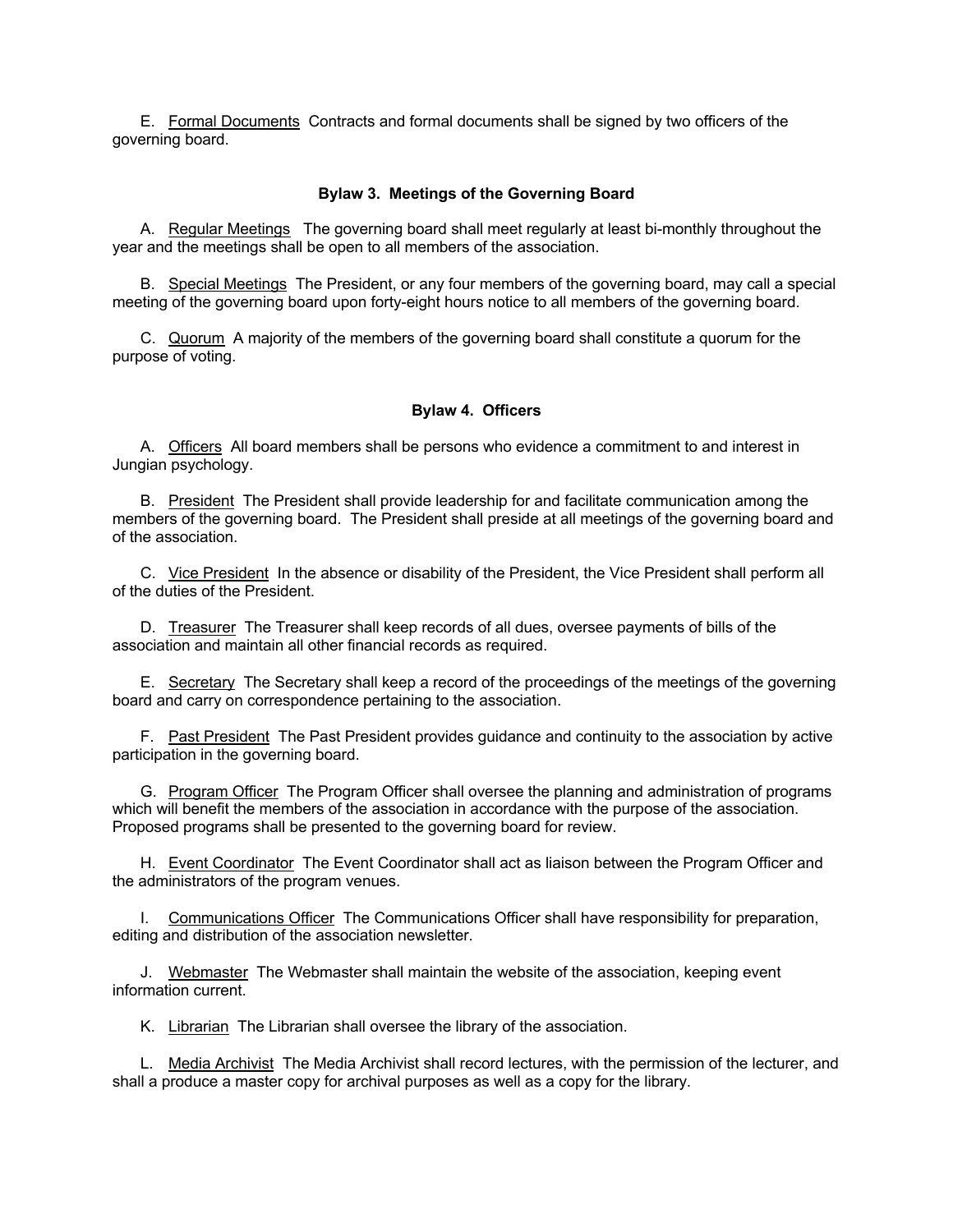M. Membership Officer The Membership Officer shall maintain a current list of members and shall oversee recruitment of new members.

N. Database Administrator The Database Administrator shall maintain a list of the names and current addresses of members and non-members who receive mailings from the association. The Database Administrator shall also produce mailing labels as necessary and shall provide data necessary for newsletter mailings.

O. Hospitality Officer(s) One or more Hospitality Officers shall organize the refreshments for various club functions as requested by the President or the Program Officer.

P. Members-at-Large The Members-at-Large shall attend and participate in all meetings of the governing board and shall discharge such duties as may be requested by the governing board.

# **Bylaw 5. Association Membership**

A. General Membership Anyone who desires to support the purpose of the association may become a member by: (1) completing a membership form approved by the governing board; (2) filing the membership form with the membership chair; (3) paying the annual dues.

B. Emeritus Membership The governing board may award a lifetime emeritus membership to a longstanding senior member with a record of extraordinary service to the governing board and the association. Emeritus members shall be eligible to vote and to hold office but shall be exempt from annual dues.

C. Honorary Membership The governing board may award honorary membership, of a specified duration, to a non-member who has made a significant contribution to the association. Honorary members shall be non-voting members, shall be exempt from annual dues, and shall not be eligible to hold an office.

#### **Bylaw 6. Dues**

The amount of dues shall be determined by the governing board and dues shall be payable on September 1<sup>st</sup> of each year. The failure of a member to pay dues by September 1<sup>st</sup> shall terminate his or her membership. Any new member joining on or after May 1<sup>st</sup> will not owe further dues until September 1<sup>st</sup> of the following year.

### **Bylaw 7. Meetings of the Association**

A. Annual MeetingThe annual meeting of the association for the election of members of the governing board and the transaction of the general business of the association shall be held at the final program of the fiscal year. Three weeks written notice of the date of the annual meeting shall be given to all members by the Secretary.

In the rare circumstances when the scheduled final program is cancelled, due, for example, to a last minute speaker cancellation, a pandemic, etc., the convening of an in-person annual meeting may be waived and the election of members of the governing board and the transaction of the general business of the association may be conducted virtually, e.g. by email.

B. Special Meetings Special meetings of the association may be called at any time by the President and must be called at any time by the President on the written request of a majority of the governing